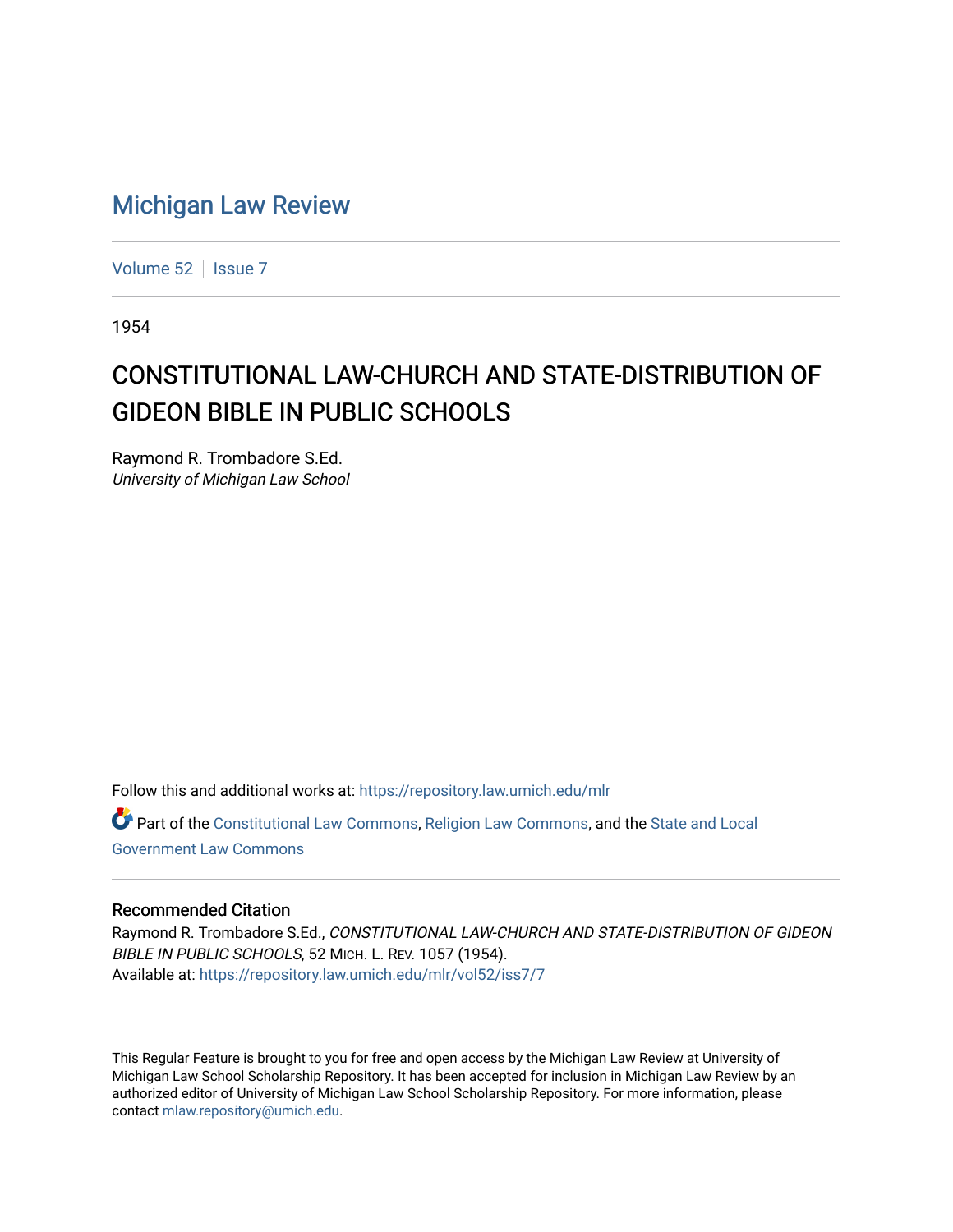1954] RECENT DECISIONS 1057

## RECENT DECISIONS

CoNSTITUTIONAL LAw-CHURCH AND STATE-DISTRIBUTION OF GIDEON BmLE IN PuBLIC SCHOOLS-The Gideons International, a non-profit religious corporation, applied by letter to the Board of Education of the Borough of Rutherford, New Jersey, for permission to distribute free copies of the Gideon Bible1 to pupils of the public schools of that community. By resolution passed at a regular meeting of the board, permission was granted for distribution to pupils whose parents requested copies, of the Bible.<sup>2</sup> Prior to distribution, suit for injunction was commenced by parents of Jewish and Catholic pupils<sup>3</sup> to determine the validity of the distribution under the federal<sup>4</sup> and New Jersey<sup>5</sup> constitutions. The trial court found for defendants. On appeal, *held,* reversed. The Gideon Bible is a sectarian book, and the resolution of the Board of Education permitting its distribution in public schools is in violation of the First Amendment of the United States Constitution, as incorporated into the Fourteenth Amendment,<sup>6</sup> and of article I, paragraph 4, of the New Jersey constitution. *Tudor v. Board of Education,* (N.J. 1953) 100 A. (2d) 857.

Nowhere in the law is the inherent danger of a "jurisprudence of conceptions"7 more graphically portrayed than in the area of church and state relations. Although the non-establishment clause of the First Amendment to the Constitution makes no refrence to separation of church and state, the metaphorical "wall of separation" alluded to by Thomas Jefferson in his letter to the Danbury Baptists Association8 has served as the focal point of judicial interpretation<sup>9</sup> and has been the wellspring of much literature of divergent

1 The Gideon Bible was characterized by the International in its pleadings as a book containing the New Testament, the Book of Psalms from the Old Testament, and the Book of Proverbs from the Old Testament, all without note or comment, conformable to the King James version of the Bible.

<sup>2</sup>Instructions issued for distribution read: "(a) Only names of pupils whose parents had previously signed for the Bibles should be used in any announcement. (b) Pupils whose parents had signed for Bibles are to report to the home room at the close of the session and no other pupils are to be in the room when the Bibles are distributed. (c) Any announcement of names for the purpose of reporting after school should not include a reference as to the purpose of reporting." Principal case at 859.

3 After commencement of the action, the child of Catholic parentage transferred from the public school to a Catholic parochial school. The decision is based on the claim that the resolution of the Board of Education constitutes a preference of one religion over the Hebrew faith.

4 "Congress shall make no law respecting an establishment of religion, or prohibiting the free exercise thereof." U.S. CONST., amend. I.

<sup>5</sup> "... There shall be no establishment of one religious sect in preference to another.  $\ldots$ ." N.J. Const., art. I, ¶4.

<sup>6</sup>Everson v. Board of Education, 330 U.S. 1, 67 S.Ct. 504 (1947).

<sup>7</sup>Pound, "Mechanical Jurisprudence," 8 CoL. L. REv. 605 at 610 (1908).

BCited in Reynolds v. United States, 98 U.S. 145 at 164 (1878).

<sup>9</sup>"The First Amendment has erected a wall between church and state. That wall must be kept high and impregnable. We could not approve the slightest breach.'' Everson v. Board of Education, 330 U.S. 1 at 18, 67 S.Ct. 504 (1947). See also Reynolds v. United States, note 8 supra; McCollum v. Board of Education, 333 U.S. 203, 68 S.Ct. 461 (1948); Zorach v. Clauson, 343 U.S. 306, 72 S.Ct. 679 (1952).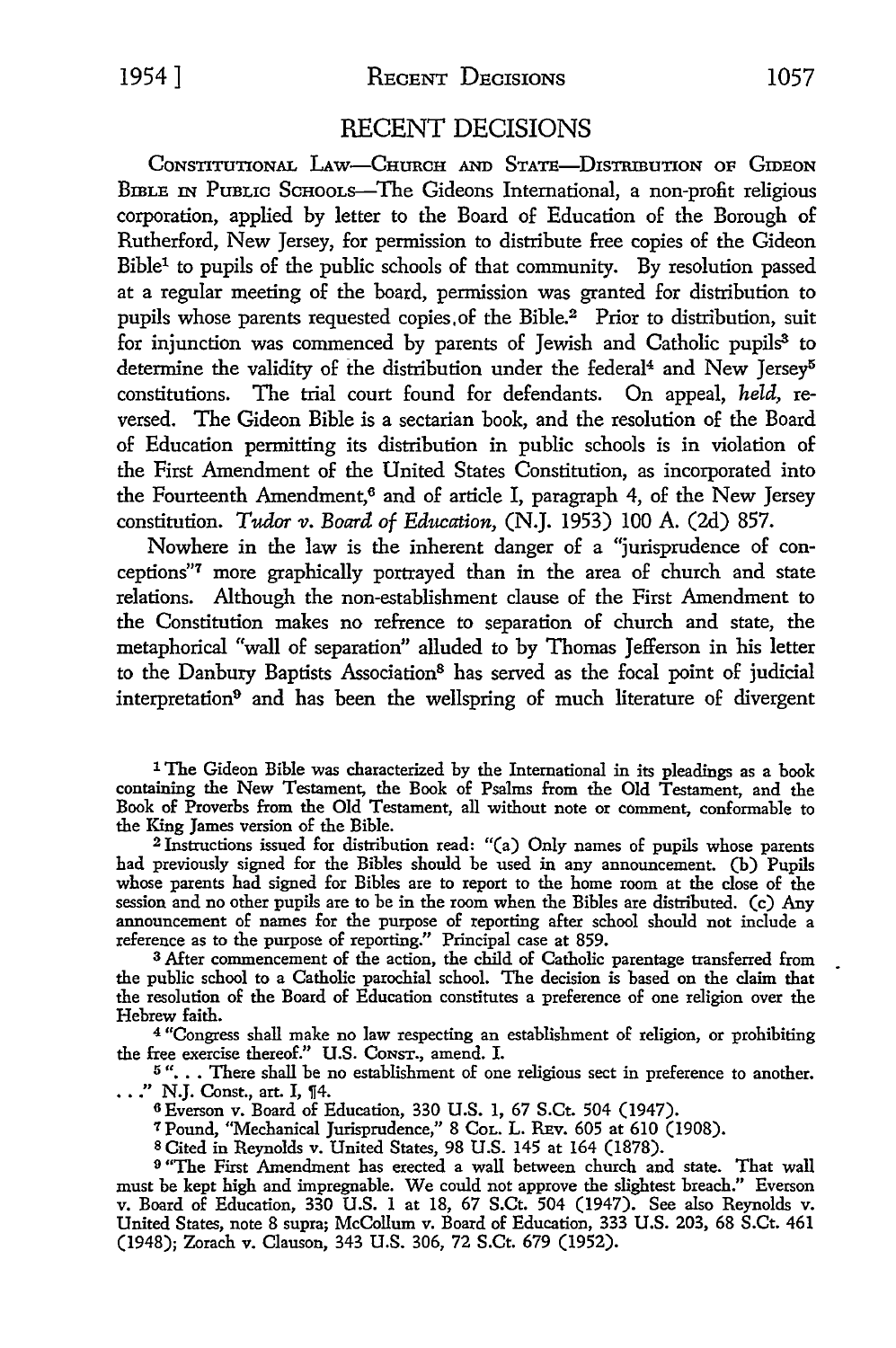views.10 The categorical endorsement of this concept by the majority of the Supreme Court in the *Everson* and *McCollum* cases.<sup>11</sup> if extended to its dryly logical extreme in the strict application of the no-aid principle, would lead to anomalous conflict with the broad construction afforded the complementary<sup>12</sup> free exercise clause by which the right of the people to practice<sup>13</sup> and propagate14 religious beliefs is safeguarded. Thus, in allowing to religious groups the tax exemptions allowable for charitable institutions,15 government may be observing the prohibition against hostility to religion, 16 but at the same time it may encroach on the no-aid policy. Further evidence of the need for a restricted application of the "wall of separation" concept, as suggested by the majority decision in the *Zorach* case,<sup>17</sup> can be found in areas where cooperation between church and state has been universally accepted. The federal government authorizes a chaplain for each house of Congress, 18 as do the United States Military and Naval Academies;<sup>19</sup> since 1816 chaplains have been commissioned in the armed forces;20 and under the Serviceman's Readjustment Act of 1944,<sup>21</sup> eligible veterans may elect to receive training for the ministry in denominational schools at public expense. A like cooperation between church and state has been approved by the state courts which have held that state legislative sessions can be opened and closed by prayers,<sup>22</sup> that free textbooks<sup>23</sup> and bus transportation<sup>24</sup> may be provided to all students, including

10 See O'NEIL, RELIGION AND EDUCATION UNDER THE CoNSTITUTION (1949); PARSONS, THE FIRST FREEDOM (1948); PFEFFER, CHURCH, STATE, AND FREEDOM (1953); STOKES, CHURCH AND STATE IN THE UNITED STATES (1950).

11 Everson v. Board of Education, note 9 supra; McCollum v. Board of Education, note 9 supra.

12 Everson v. Board of Education, note 9 supra, at 15.

13 West Virginia State Board of Education v. Barnette, 319 U.S. 624, 63 S.Ct. 1178 (1943) (children cannot be compelled to salute the Hag contrary to their religious beliefs). But cf. Reynolds v. United States, 98 U.S. 145 (1878); Davis v. Beason, 133 U.S. 333, IO S.Ct. 299 (1890). In these cases the Mormons' religious belief in polygamous marriage was not given protection.

14 Fowler v. Rhode Island, 345 U.S. 67, 73 S.Ct. 526 (1953); Niemotko v. Maryland, 340 **U.S.** 268, 71 S.Ct. 325 (1951) (municipal officials may not arbitrarily withhold permits for religious meetings).

<sup>15</sup> Tax exemption for religious organizations is discussed in Paulsen, "Preferment of Religious Institutions in Tax and Labor Legislation," 14 LAw AND CoNTEM. PROB. 144 (1949).

16 Murdock v. Pennsylvania, 319 U.S. 105, 63 S.Ct. 870 (1943) (distributor of religious pamphlets exempt from local license tax).

<sup>17</sup> "The First Amendment, however, does not say that in every and all respects there shall be a separation of Church and State." Zorach v. Clauson, note 9 supra, at 312.

18 SENATE MANUAL 6, n. 2 (1953); RULES OF THE HOUSE OF REPRESENTATIVES, rule VII (1953).

10 U.S. CoRPs OF CADETS REc. 47 (1947); U.S. NAVAL ACADEMY REc., art. 430l(b). 20 3 Stat. L. 297 (1816), IO U.S.C. (1946) §235.

2158 Stat. L. 289 (1944), 38 U.S.C. (1946) §693.

22 Church v. Bullock, 104 Tex. 1, 109 S.W. 115 (1908).

23 Chance v. Mississippi State Textbook Board, 190 Miss. 453, 200 S. 706 (1941); Borden v. Louisiana State Board of Education, 168 La. 1005, 123 S. 655 (1929). *Contra,*  Smith v. Donahue, 202 App. Div. 656, 195 N.Y.S. 715 (1922). Cf. Cochran v. Board of Education, 281 U.S. 370, 50 S.Ct. 335 (1930).

24 Everson v. Board of Education, 133 N.J.L. 350, 44 A. (2d) 333 (1945), affd. 330 U.S. 1, 67 S.Ct. 504 (1947).